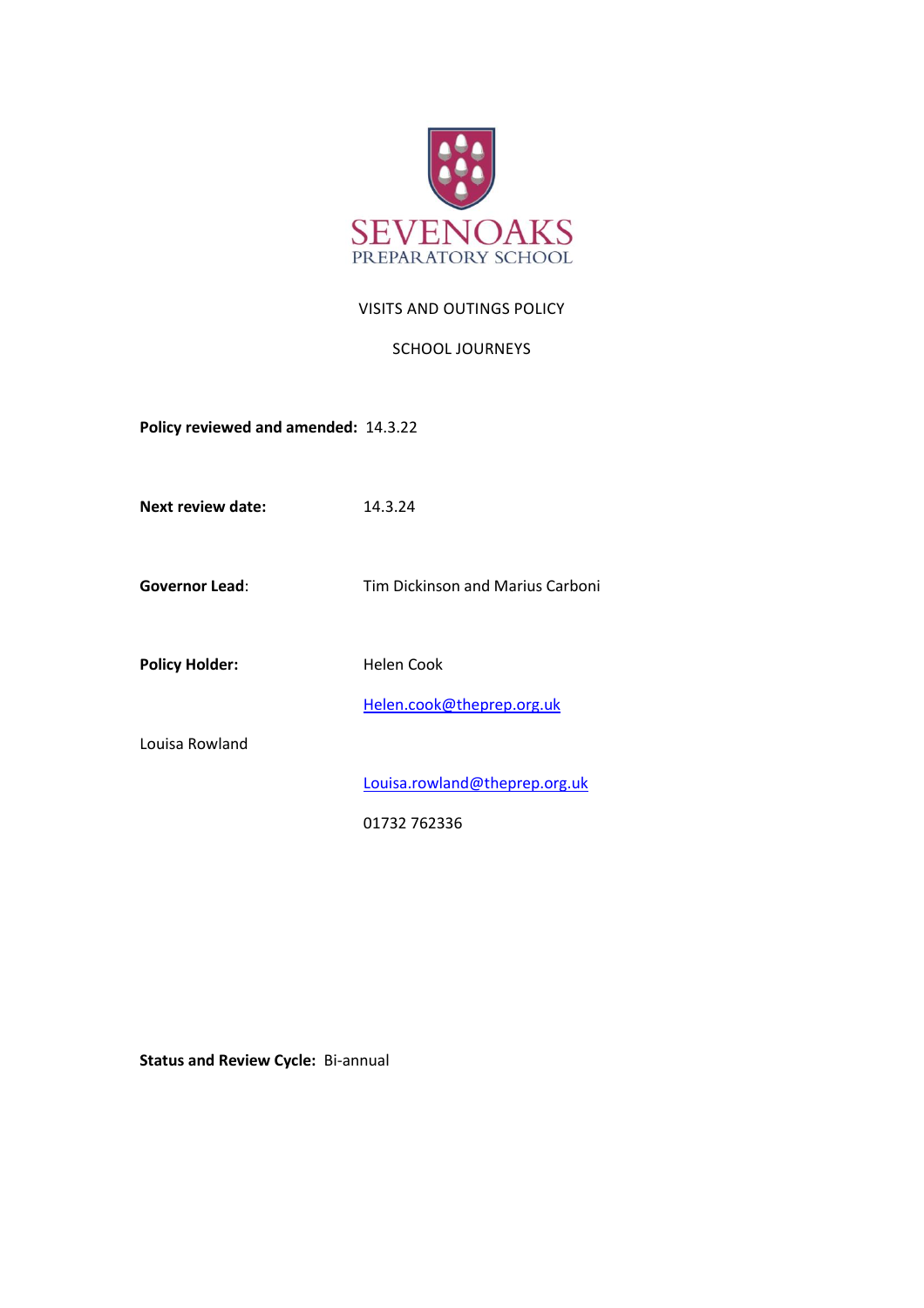Sevenoaks Preparatory School believes that visits and outings play an important and enriching role in the programme of activities that we provide for children. However, during such events, the safety of children remains paramount.

Prior to a visit or outing, if logistically possible, a member of staff will carry out an exploratory visit of the proposed destination so as to pre-empt any potential difficulties.

The Head of the Pre-Prep School will ensure that a thorough risk assessment has been carried out prior to the proposed visit or outing, according to the provisions set out in the Risk Assessment policy. This should include consideration of the journey and any transportation involved. If a prior visit is not possible, Head of the Pre-Prep School, or other delegated member of staff, will write to the venue requesting all relevant information and a risk assessment statement where available.

It is the Head of the Pre-Prep School's responsibility to give permission for the outing to take place, having first checked all arrangements and completed a formal risk assessment.

The school will make every effort to involve children in the planning of a visit or outing. Staff will explain to children the aims and objectives of the event, along with what is expected of them in terms of their behaviour and contribution.

Staff will be sensitive to children's religion/beliefs in selecting places to visit.

Children will be talked through any potential safety hazards and told to always remain with staff. Staff will explain to children what to do in an emergency, including designating a suitable meeting point.

#### **Parental Consent**

No less than one week before a proposed visit or outing, the school will send a letter to parents/carers giving them detailed information about the proposed event. This will include information on activities, any costs involved, an outline of any journey involved, and the mode of transport being used as well as approximate arrival and departure times.

Parental consent is needed for all off-site visits and outings. A member of staff will take a copy of the Trip Risk Assessment and there will also be copies held at the school office, the Head of the Pre-Prep and saved on the staff drive in the Health and Safety Risk Assessment file.

Parents/carers have the absolute right to withhold consent for a proposed visit or outing. No child who does not have a signed consent form will be allowed to participate.

#### **During visits and outings**

On visits or outings, the staff to child ratio will be a minimum of 1:4 or 1:8 depending on the age group going on the outing. In most cases we will augment numbers with additional helpers.

- Children will always remain under close supervision.
- When children are on outings, there will always be at least one member of staff who has a current paediatric first aid certificate.